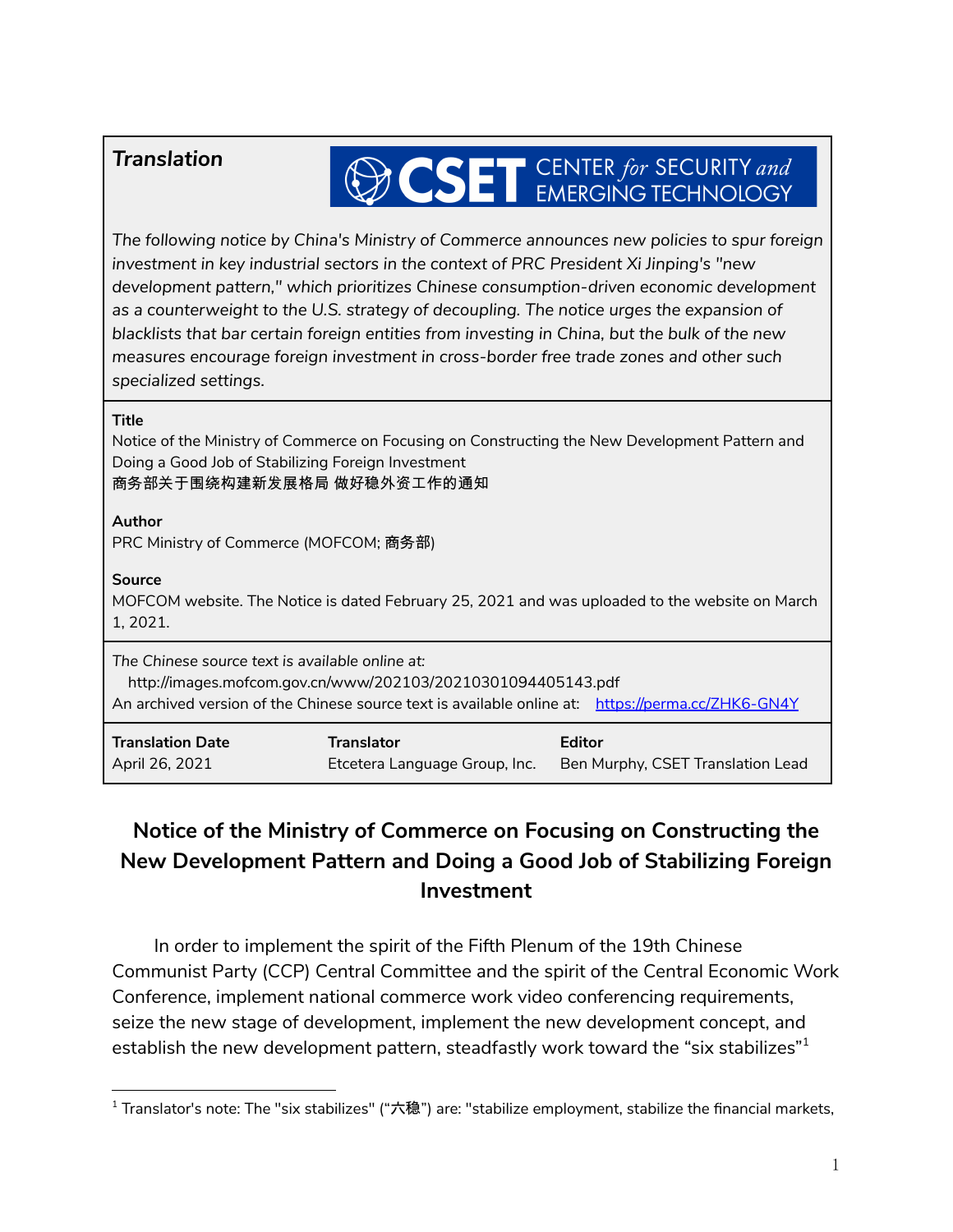and fully implement the "six guarantees,"<sup>2</sup> focus efforts on optimizing the structure and improving the quality of foreign investment while keeping total investment stable, and stabilize the basic foundation of foreign trade and foreign investment, this annual notice on foreign investment is hereby issued:

# **I. Opening up to the outside to a greater degree, and attracting more high-quality foreign factors of production (**要素**) and resources to promote domestic great circulation 3**

**1. Further implement the pre-access domestic treatment and negative list (**负面 清单**) system.** Implement the 2020 versions of the *Special Administrative Measures (Negative List) on Access to Foreign Investment*, the *Special Administrative Measures (Negative List) for Foreign Investment Access to Pilot Free Trade Zones,* and the *Special Administrative Measures (Negative List) for Foreign Investment Access to the Hainan Free Trade Port* to ensure opening-up measures are put in place and take effect in the automotive, finance, and other sectors. Further clean up the foreign investment access restrictions on top of those in the negative lists, and strictly enforce the list of prohibited sectors.

**2. Implement the** *Catalogue of Industries for Encouraging Foreign Investment (2020)***.** Utilize incentive policies, make full use of the effects of preferential tax, land use, and other policies, intensify efforts to attract investment, encourage increased foreign investment in areas such as advanced manufacturing, emerging industries, high-tech industries, energy conservation, and environmental protection to further promote improvement of the level of development of Chinese industry.

**3. Promote the integrated introduction of investment, technology, knowledge, and talent.** Implement policies and measures to stabilize foreign investment, promote the lowering of the policy thresholds for setting up foreign-funded research and development centers, and guide foreign investors to increase their investments in scientific and technological innovation in China. Examine relevant municipal and provincial practices in the Guangdong-Hong Kong-Macau Greater Bay Area, and based on the results of said examination, introduce more competitive policies and measures in

stabilize foreign trade, stabilize foreign investment, stabilize investment, and stabilize expectations" (稳就 业、稳金融、稳外贸、稳外资、稳投资、稳预期).

 $3$  Translator's note: "Domestic great circulation" (国内大循环) refers to the domestic component of the "new economic pattern" (新发展格局) that Xi Jinping introduced in 2020. The new economic pattern is to consist of domestic great circulation, a.k.a. a domestic consumption-led economy, in a mutually reinforcing relationship with "domestic and international dual circulation" (国内国际双循环).  $2$  Translator's note: The "six guarantees" ("六保") are: "guarantee employment for citizens, guarantee the people's basic livelihoods, guarantee the mainstay status of the market, guarantee food and energy security, guarantee the stability of the production chain and the supply chain, and guarantee basic operations" (保居民就业、保基本民生、保市场主体、保粮食能源安全、保产业链供应链稳定基**保**运转).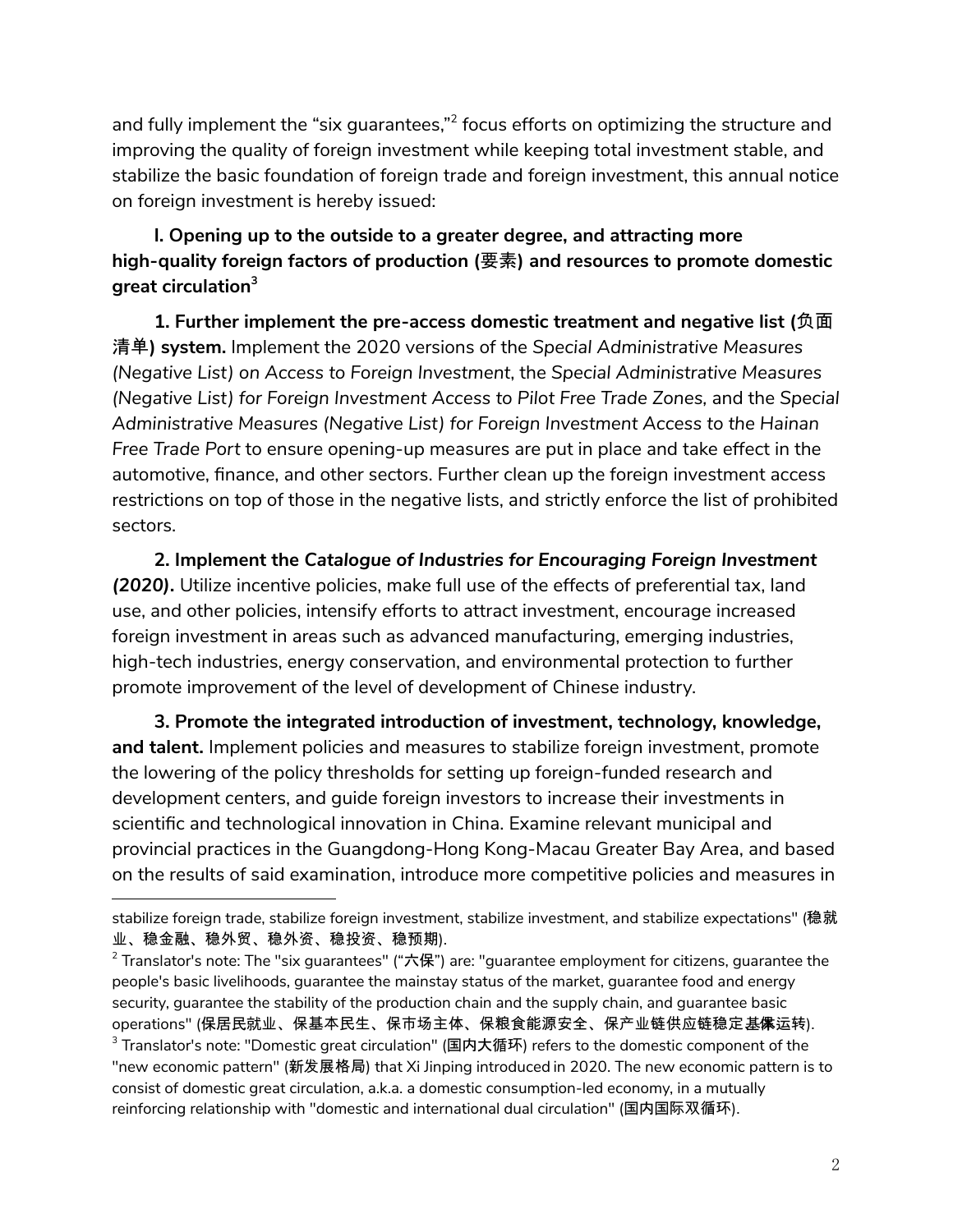areas such as child education and personal income tax concessions to actively recruit the world-class international talent that is urgently needed for high-quality development.

**4. Draw up a** *Development Plan for Utilizing Foreign Investment Under the '14th Five-Year Plan.'* Thoroughly implement the spirit of the Fifth Plenum of the 19th CCP Central Committee and strengthen the plans for utilizing foreign investment during the 14th Five-Year Plan period by drawing up a *Development Plan for Utilizing Foreign Investment Under the '14th Five-Year Plan'* to provide guidance for further opening up during the 14th Five-Year Plan period and actively utilizing foreign investment.

# **II. Improve the platforms for opening up to create points of connection and support for domestic and foreign dual circulation 4**

**5. Expand areas for reform and opening up.** Accelerate the stress tests for opening up pilot free trade zones and promote the continued opening of sectors such as the digital economy and the internet. Accelerate reform and innovation to liberalize and facilitate trade and investment, draw up a negative list for the cross-border trade in services in pilot free trade zones, and make sure more institutional innovations and achievements are replicated and promoted nationwide. Help pilot free trade zones leverage their unique advantages according to their strategic positioning and promote the opening up and development of the corresponding production and supply chains. Implement the overall plan for establishing a free trade port in Hainan and promote the liberalization and facilitation of trade and investment there.

**6. Further develop pilot demonstration projects for the expanded opening of the service sector.** Build a national comprehensive demonstration zone in Beijing to further open up the service sector, implement pilot projects, amend supporting regulations in a timely manner, improve understanding of policies, and promote pilot policy implementation. Optimize the distribution of pilots for the broader opening up of the service sector, launch advanced trials and diversified exploration, and create a new series of pilot and experimental practices to be replicated and promoted nationwide.

**7. Promote the innovation and upgrading of national economic development zones.** Amend, issue, and thoroughly implement new measures for assessing and evaluating the comprehensive development of national economic development zones and strengthen the role that high-quality development plays in stabilizing foreign trade and investment. Leverage the advantages of industrial clusters in national economic

<sup>4</sup> Translator's note: Under the "new development pattern" (新发展格局) introduced by Xi Jinping in 2020, domestic consumption-driven "domestic great circulation" (国内大循环) is to be the mainstay of the Chinese economy and to have a mutually reinforcing relationship with "domestic and foreign dual circulation" (国内国外双循环), that is, the Chinese economy's interaction with the global economy.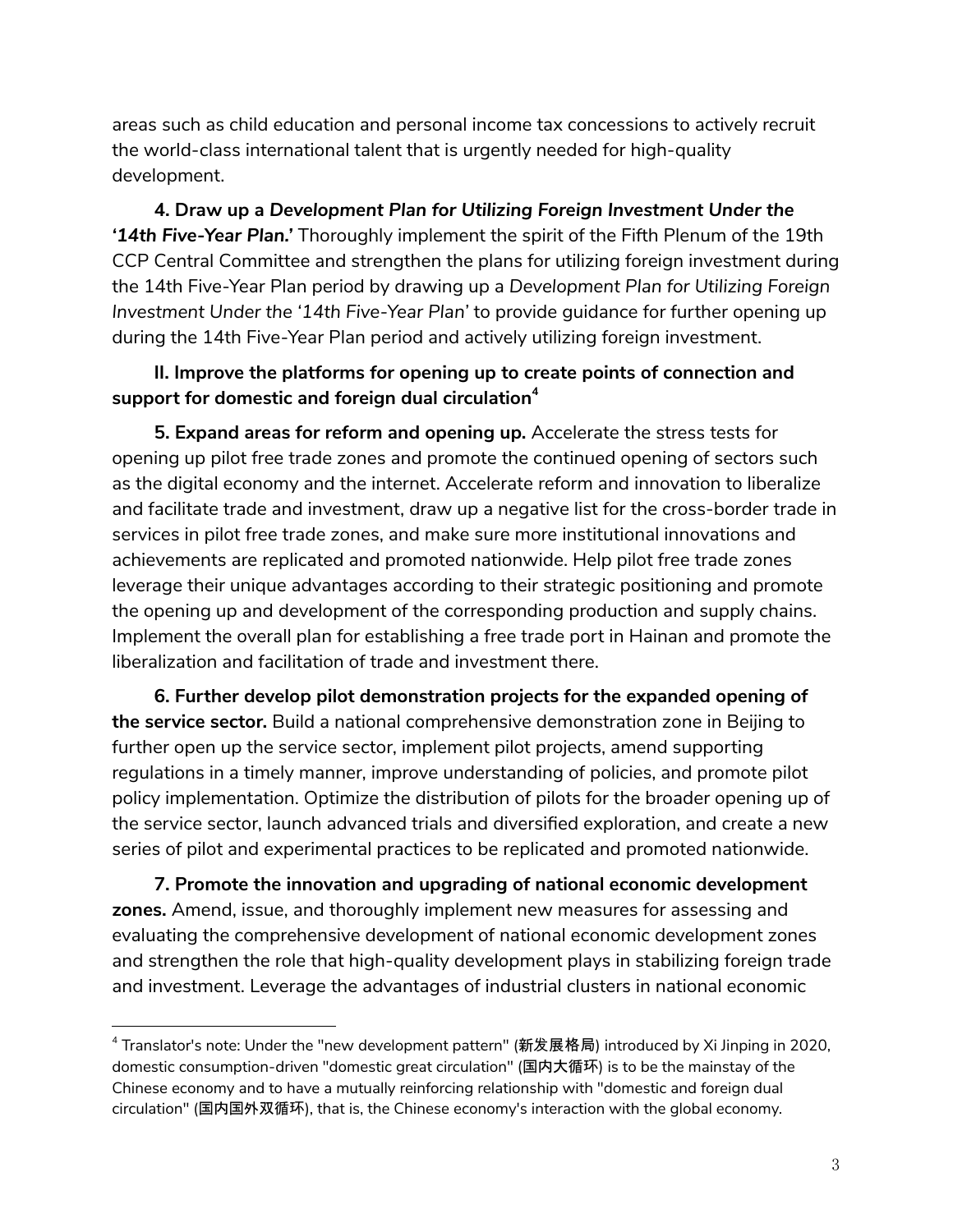development zones and foster clusters in strategic emerging industries, such as electronic information, smart manufacturing, biotech and pharmaceuticals, and advanced manufacturing. Encourage economic development zones located in China's interior to actively transfer labor-intensive, export-oriented enterprises to China's eastern coastal region to promote the orderly relocation of industries within China. Encourage local governments to delegate more power to national economic development zones, improve the level of government services in these development zones, and create a first-class business environment. Leverage such platforms as the Cooperative Development Alliance of the Yangtze River Economic Belt National Economic Development Zone and implement successful investment promotion initiatives.

**8. Increase the development of border and cross-border economic cooperation zones.** Continue to promote the rolling development of "small groups and teams" ("小组 团"), embrace unique industries, and cultivate their advantages. Ensure smooth production and supply chains in border areas to promote the innovative development of border trade. Improve systems, mechanisms, and industrial park management. Implement the results from the first meeting of the China–Kazakhstan Horgos International Border Cooperation Center ministerial coordination mechanism and accelerate the building of the China–Laos Mohan–Boten Economic Cooperation Zone. Research optimal locations for border and cross-border economic cooperation zones. Deepen effective cooperation between national-level economic development zones and border and cross-border economic cooperation zones.

**9. Actively promote regional opening up and development.** Implement strategies and measures, such as the western development strategy, the northeast revitalization plan, the rise of central China initiative, the integrated development of Beijing, Tianjin, and Hebei, the development of the Yangtze River Economic Belt, the Yangtze River Delta Integration, and the development of the Guangdong-Hong Kong-Macau Greater Bay Area, and continuously optimize the areas where regional opening up is occurring. Support the comprehensive acceleration of the opening up to the outside of Xiong'an New Area. Promote the ecological protection and high-quality development of the Yellow River Basin and the construction of the Chengdu–Chongqing Twin Cities Economic Circle.

## **III. Increase investment in the production chain, and promote international and domestic production chain integration**

**10. Innovate how investment is attracted.** Focus on key production and supply chains, fully leverage information technology, use online methods such as remote promotion, video conferencing, online discussion, cloud-based signature platforms, etc., continue to ramp up investment attraction efforts, and leverage the important role of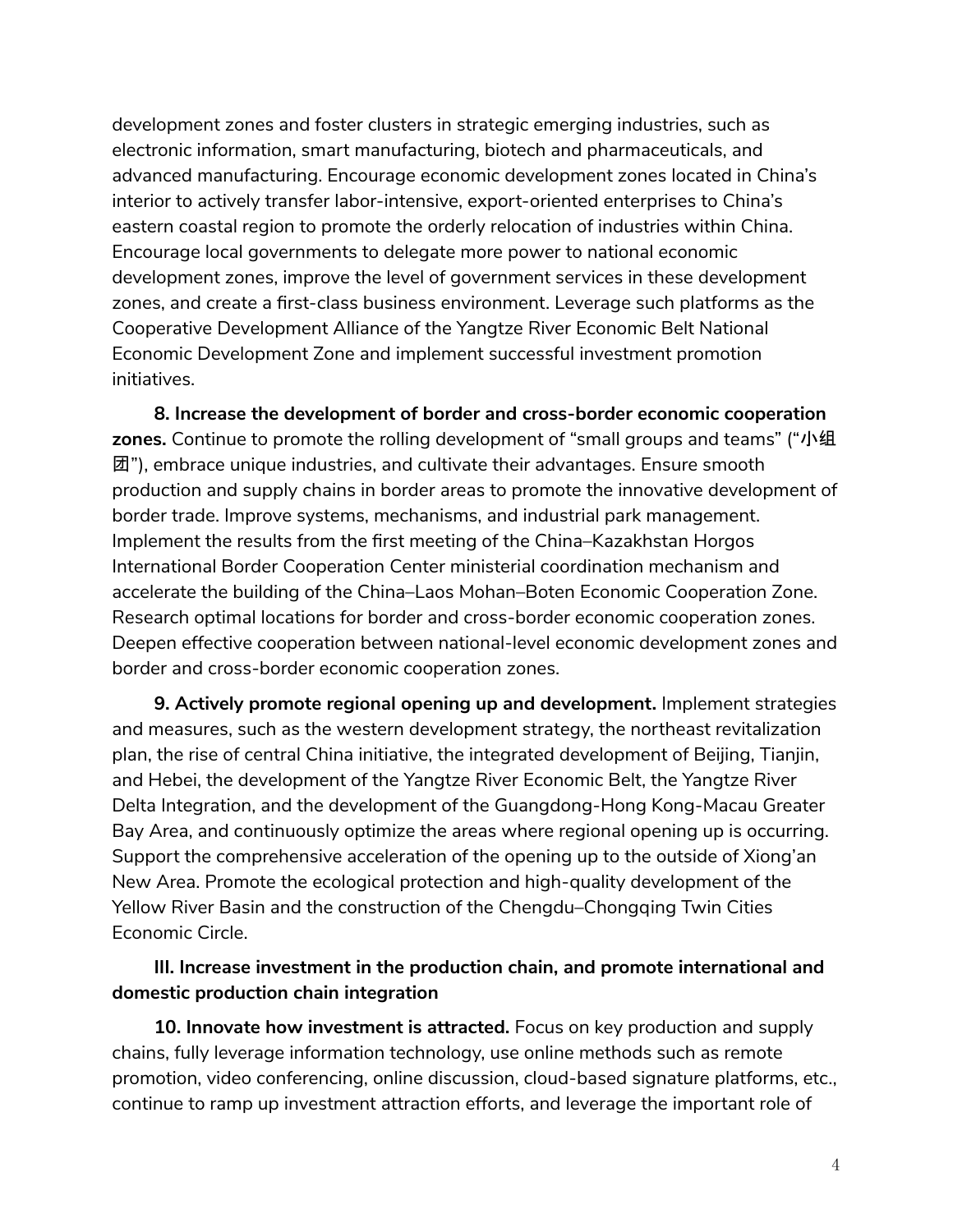foreign investment in stabilizing, complementing, solidifying, and strengthening production and supply chains. Ensure major foreign-funded projects introduced in key sectors comply with the national industrial development plan and all relevant procedures as required by law, so as to avoid aimless investment and redundant construction.

**11. Actively attract strategic investment.** Research and improve the systems for managing strategic investments in listed companies by foreign investors, and relax the requirements on such investments, such as qualification criteria, shareholding percentages, shareholding lockup periods (持股锁定期), etc. Taking local conditions into account, actively introduce facilitation measures and attract foreign investment for setting up regional headquarters and functional departments such as those for fund management, procurement, sales, etc.

**12. Develop various types of investment promotion initiatives.** Make use of China's bilateral and multilateral investment promotion programs with countries such as Japan, South Korea, Singapore, the United Kingdom, the Netherlands, Denmark, etc., and intensify efforts to promote the investment environments and projects of local governments. Coordinate and organize "multinational company, local industry" campaigns to help build bridges between multinational companies' investment strategies and local competitive industries.

**13. Leverage various expos and conventions.** Successfully organize major expos, such as the China International Import Expo, China International Fair for Investment and Trade, Expo China Central, and the China International Fair for Trade in Services. Play a role in encouraging investment and aggressively promote all kinds of investment attraction and project promotion activities. Support the organization of the World Manufacturing Convention and the Qingdao Multinationals Summit while making each unique, local investment promotion platform more professional and effective.

## **IV. Improve the foreign investment service guarantee system to ensure key foreign-funded enterprises operate smoothly in the production and supply chains**

**14. Improve the service mechanism for foreign investment.** Give full play to the role of foreign trade and foreign investment coordination mechanisms and their dedicated key foreign investment project teams and strengthen the service guarantees for foreign-funded enterprises and key foreign-funded projects. Accounting for local conditions, further improve the service and work mechanisms for foreign-funded enterprises and projects, strengthen both horizontal and vertical linkages, and promptly resolve the issues and problems encountered by foreign-funded enterprises and projects. Thoroughly research and make policy recommendations for general problems and institutional or policy-related issues reported by foreign-funded enterprises.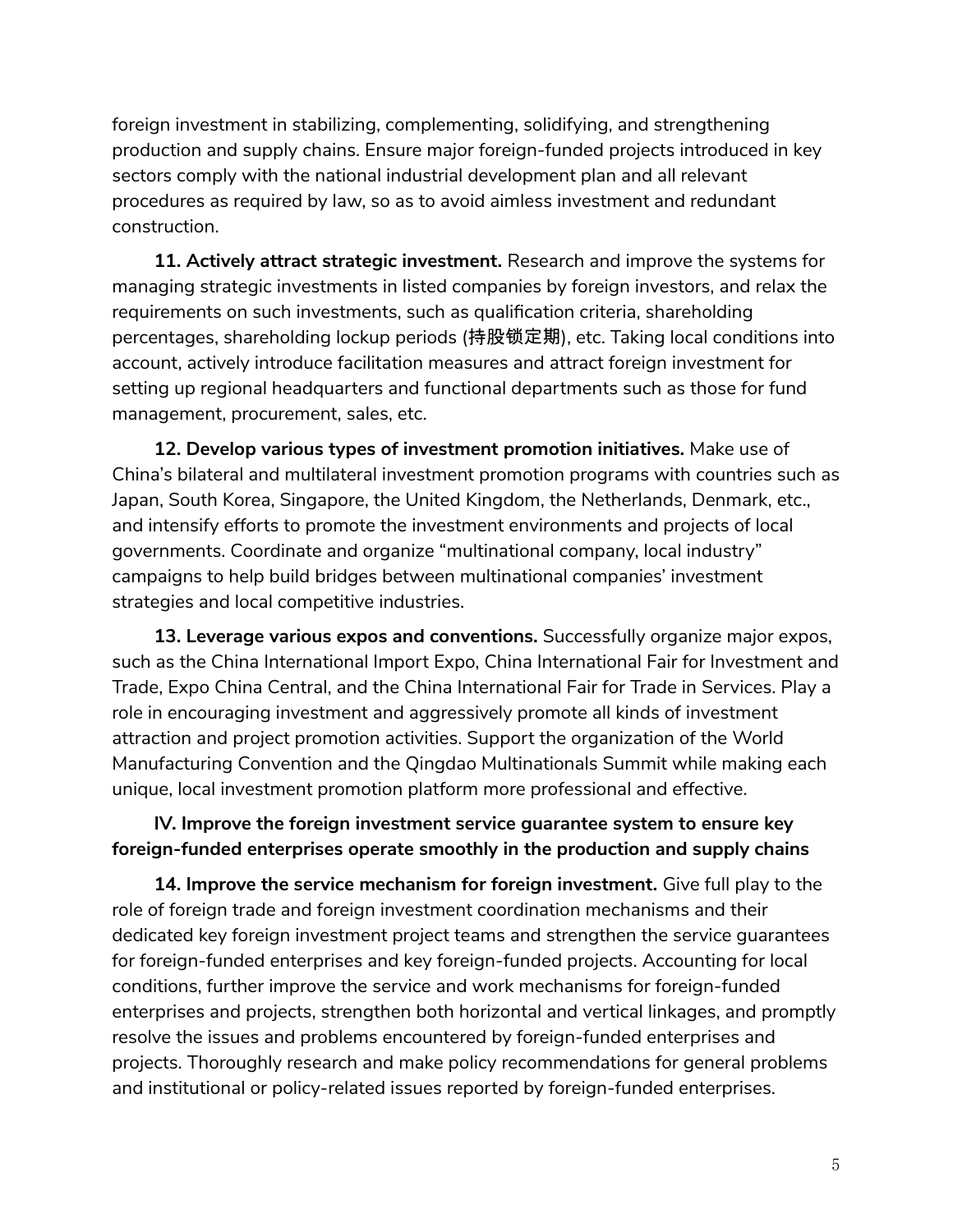**15. Strengthen the services for connecting key foreign-funded enterprises.** Make full use of the direct reporting platforms for key foreign trade and foreign-funded enterprises and provide dynamic monitoring and tracking services for key enterprise operations. Identify the foreign-funded enterprises that are key leaders or links in the production chain, fully leverage information technology, reinforce contact and communication, stay up to date on companies' business situations and needs, and set up a mechanism for providing "one-on-one" service. Listen to the opinions and suggestions of foreign-funded enterprises, explain and promote policies, and respond to needs in a timely manner by holding forums and video conferences with both foreign chambers of commerce and multinational companies to maintain business expectations and confidence.

**16. Promote key foreign-funded projects to help them land and build more quickly.** Make dynamic adjustments to the list of key foreign-funded projects, add the key foreign-funded projects that meet the requirements for building the new development pattern to the list of those for which key services are provided, closely monitor project discussions, contract signing and building progress, increase support in areas such as land use, energy consumption, and funding, and promote the accelerated implementation and building of projects.

**17. Continue to expand foreign investment protections.** Set up a complaint mechanism for foreign-funded enterprises and leverage local entities to gather and track complaints. Accept and listen to complaints from foreign-funded enterprises as required by law and effectively safeguard the legitimate rights and interests of foreign investors. Promptly coordinate and resolve any issues of unfair treatment of foreign-funded enterprises to ensure orderly and fair competition.

**18. Use dedicated funds to develop foreign trade.** Use various financial support policies, such as the dedicated funds for foreign trade development, to provide financial support and assurance for improving the service system for foreign investment and promote the creation of open platforms.

**V. Deepen reforms to "delegate authority, streamline management, and improve service" ("**放管服**") to build an environment that is favorable for foreign investment and contribute to building the new development pattern**

**19. Further develop rules that support the Foreign Investment Law by simultaneously "making new laws, revising existing laws, and abolishing unnecessary laws" ("**立改废**").** Implement the Foreign Investment Law and its enforcement regulations and continue to thoroughly review the regulatory and normative documents that are inconsistent with or diverge from the Foreign Investment Law. Draw up supporting laws and regulations that account for local conditions to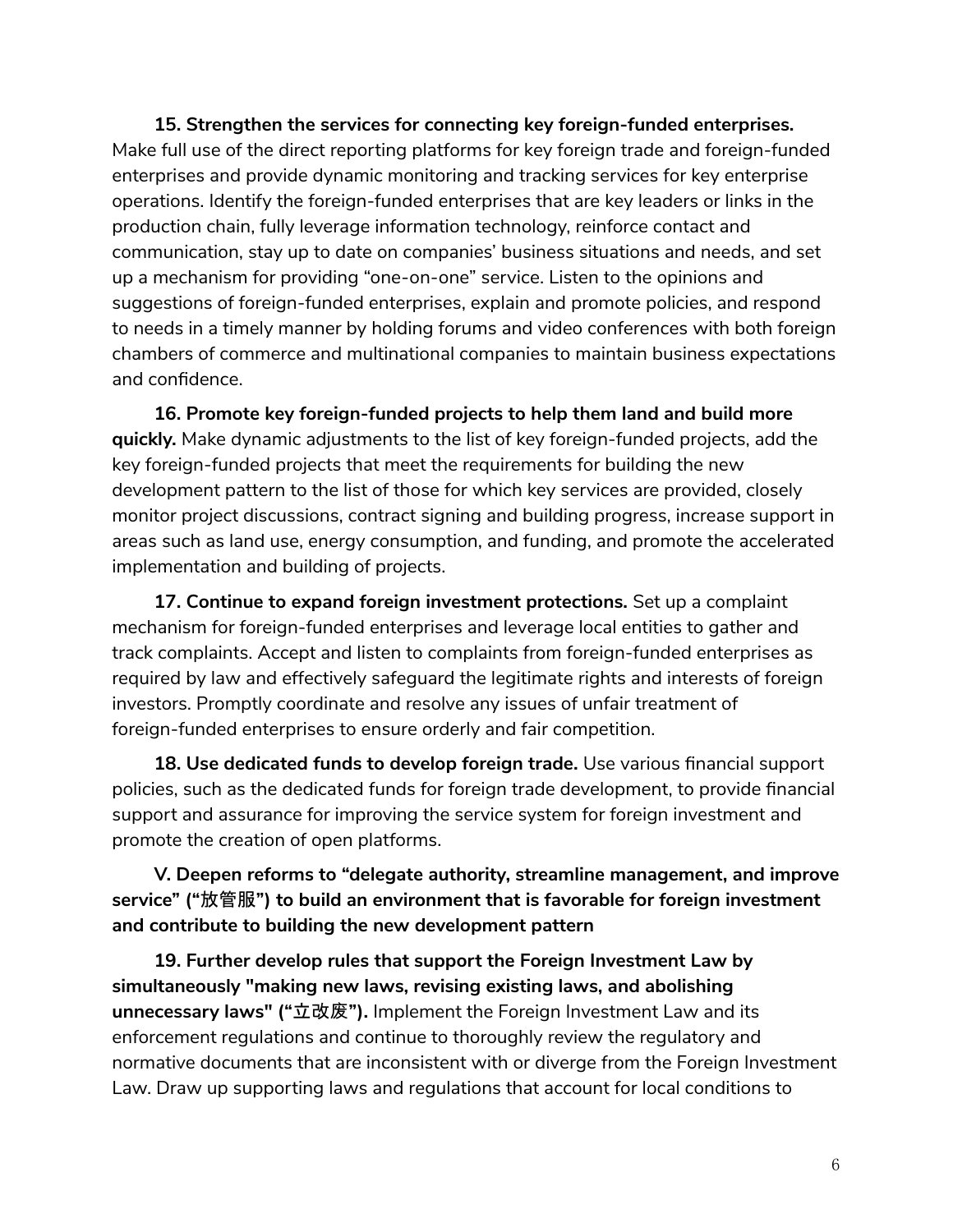ensure the rules for foreign investment promotion, protection, service, and management are strictly enforced.

**20. Improve the systems for managing foreign investment.** Optimize information reporting and data push processes, make systems stronger, make reporting information more convenient, and improve data accuracy and completeness. Improve the system for overseeing and inspecting information reporting, standardize oversight and inspection processes, and strengthen operational and post-operational oversight. Fully implement the *Measures for the Security Review of Foreign Investment*, improve the security review system for foreign investment, and effectively protect national security.

**21. Continue to make foreign investment easier.** Further reform the administrative approval system, improve the transparency and efficiency of administrative licensing, and aggressively promote reforms such as "notification–commitment" ("告知承诺") and "acceptance despite temporary lack of documentation" ("容缺受理"). Make continuous updates to the *Foreign Investment Guide of the People's Republic of China* and the "Invest in China" website and integrate and optimize regulations and policies, workflows, project information, etc. to facilitate foreign investment.

**22. Increase news coverage and public opinion channeling.** Increase news coverage and diversify the content publicized when introducing major policies focused on foreign investment. Actively summarize and publicize case studies about foreign-funded enterprises, provide proper guidance, promote positive energy, and create an atmosphere of favorable public opinion. Strengthen cooperation with overseas organizations and business associations, vigorously promote China's opening-up policies abroad, and leverage storytelling about investing in China.

Departments in charge of commerce at all levels should be guided by Xi Jinping Thought on Socialism with Chinese Characteristics for a New Era, and strengthen the "four consciousnesses"<sup>5</sup> and reinforce the "four confidences"<sup>6</sup> while achieving the "two upholds." <sup>7</sup> We must fortify our sense of responsibility and our mission to stabilize foreign investment, strengthen confidence, work collectively, act boldly, successfully

 $5$  Translator's note: The "four consciousnesses" ( "四个意识") are: (1) political consciousness, (2) consciousness of the big picture, (3) consciousness of the core leadership, and (4) consciousness of falling in line with Party directives (政治意识、大局意识、核心意识、看齐意识).

 $6$  Translator's note: The "four confidences" ( "四个自信") are: Confidence in the (1) path, (2) theory, (3) system, and (4) culture of socialism with Chinese characteristics (中国特色社会主义道路自信、理论自信、 制度自信、文化自信).

 $^7$  Translator's note: The "two upholds" ( "两个维护") are: (1) Firmly uphold General Secretary Xi Jinping's status as the core of the CCP Central Committee and his core status throughout the entire Party; and (2) firmly uphold the authority of and the centralized unified leadership of the CCP Central Committee (坚决 维护习近平总书记党中央的核心、全党的核心地位,坚决维护党中央权威和集中统一领导).